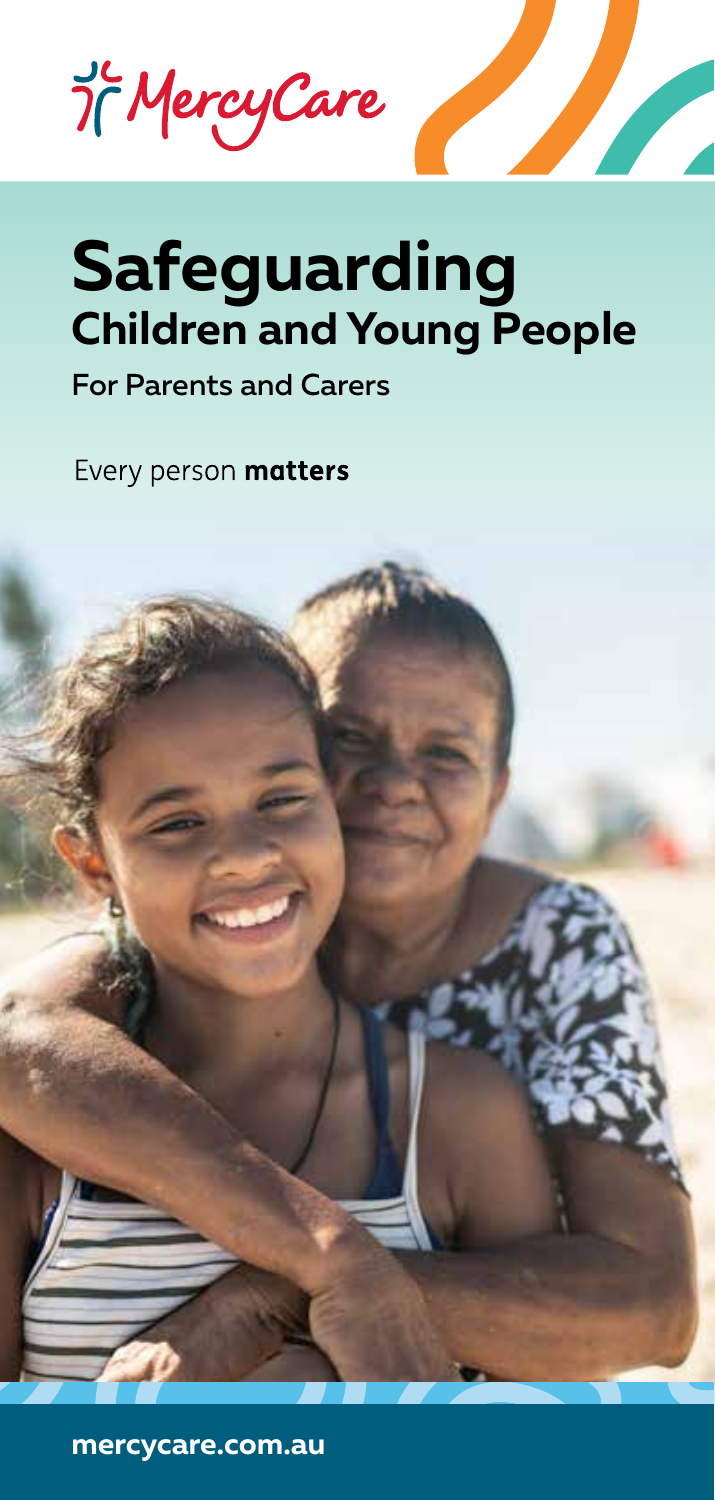

# **All children and young people matter to MercyCare**

### **Our commitment**

MercyCare is committed to providing the safest environment possible for children and young people.

# **Children and young people's Rights**

### **Children and young people have the right to:**

- **BE** and **FEEL SAFE**
- Be **CARED** for
- Be **RESPECTED**
- **NO MATTER** what they do
- **NO MATTER** where they are

#### **It is OK for young people to:**

- **SAY NO** to an adult who **makes them feel unsafe or uncomfortable**
- **TELL A TRUSTED ADULT** they are **not felling comfortable** or **safe**

**As a parent or carer, you can help children and young people understand their rights.**

#### **We will:**

- create and maintain a child safe culture
- ensure that all children and young people involved with MercyCare are visible, valued, and actively involved in our services
- protect children and young people from all forms of abuse, bullying and exploitation
- be alert to incidents of child abuse and neglect
- act quickly to respond and manage concerns about the safety of children and young people

### **A child safe culture for children and young people means:**

- people care about and respect them
- they feel valued, listened to and heard
- no one discriminates against them
- they are not hurt physically or emotionally
- they know the rules about theirs and other people's behaviour
- they have choices about what they will and will not do
- they can have fun and be happy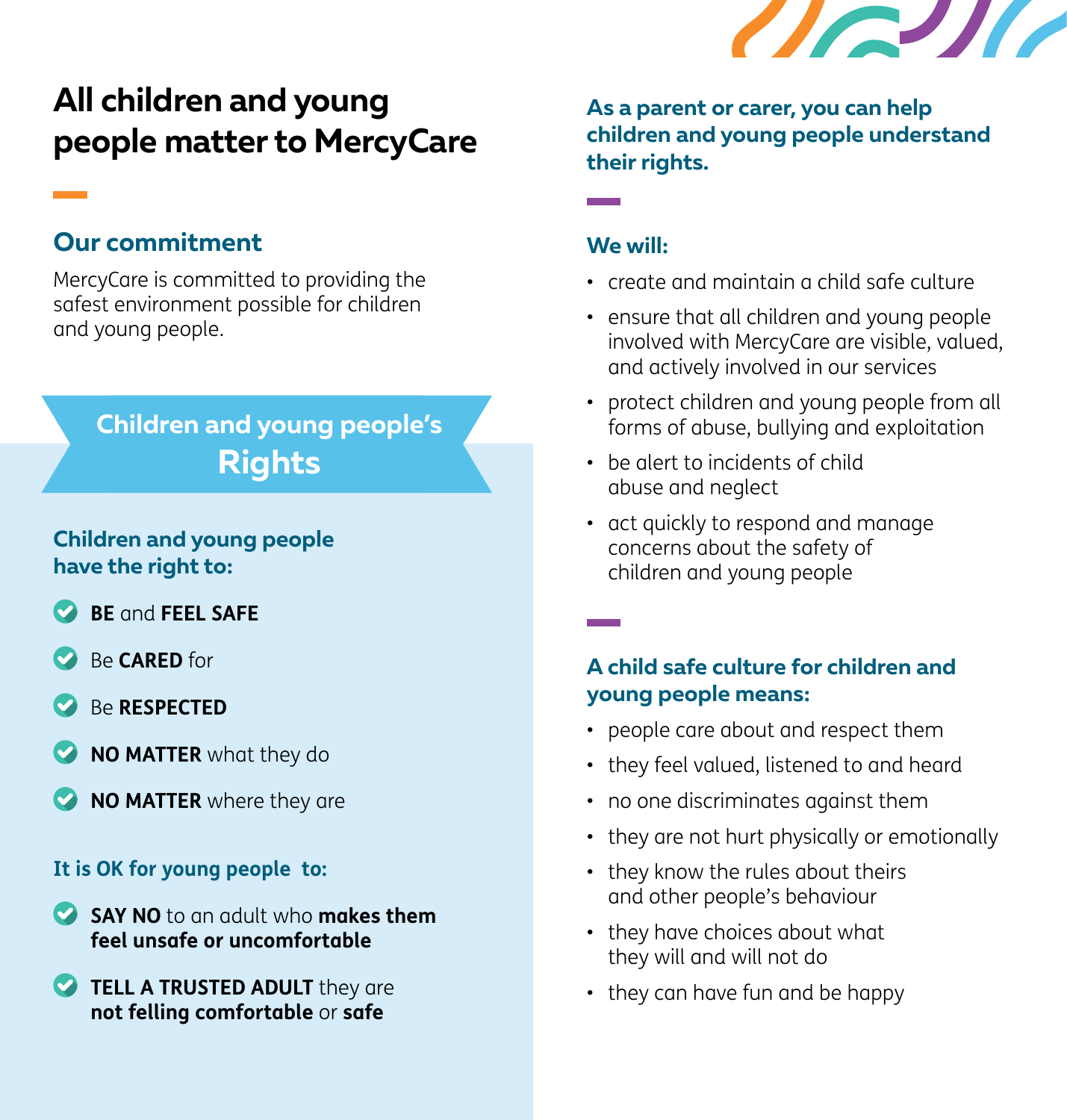

# **Guidelines**



### **All our people are expected to:**

- Give positive guidance to children and young people about their behaviour and choices
- Stick to the boundaries of their role
- Use positive language and tone of voice in the presence of children and young people
- Supervise children and young people involved in our programs or services
- Be careful about electronic communication involving children or young people, including email, text messages, social media and websites
- Get permission before giving any gifts to a child or young person
- Follow clear guidelines about taking and using photographs of a child or young person
- Limit physical contact with children or young people to what is appropriate to our programs or services and their needs
- NOT use, possess, or supply alcohol or other drugs while working with young people

**Guidelines for parents and carers**

### **We ask you to support us by:**

- Engaging in a positive and respectful manner
- NOT discriminating based on gender, ability, ethnicity and religion
- NOT threatening or acting in violent, abusive or confronting behaviours, including – physical, emotional or sexual behaviours.
- Advising us of any disability health, safety or wellbeing – for the child or young person

#### *Thank you*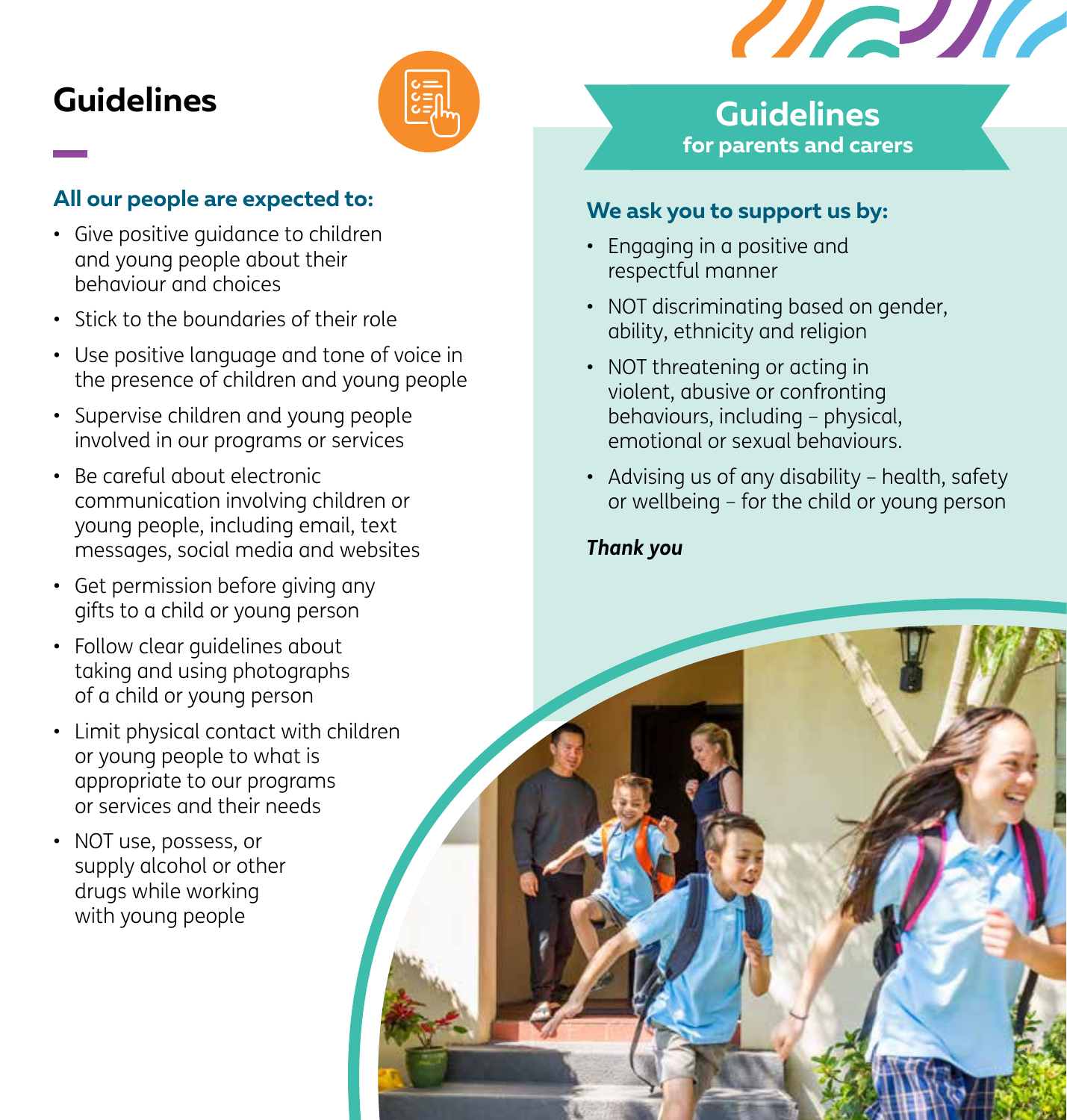

# **Responding to concerns**

#### **As a parent or carer, you can help children and young people speak up if something does not feel right.**

If a child or young person tells you they are being harmed, feels unsafe or uncomfortable, or is worried about someone they know:

- be calm and supportive
- listen to what they say, be patient and let them use their own words
- reassure them it is right they told you and it's not their fault
- ask enough questions to plan how to keep them safe and decide what to do next without quizzing them for details
- respect that they may only want to share some details and acknowledge their bravery in speaking up
- don't make promises you can't keep and let them know you need to tell someone else to keep them safe



**Please tell a MercyCare staff member if a child or young person in our care feels:**

 $\sqrt{2}$ 

- unhappy with the way they are being treated
- worried about themselves or someone they know
- unsafe or uncomfortable
- have been threatened or harmed

You can also provide feedback through email, over the phone or on our website.

**E:** Feedback@mercycare.com.au

**P:** 08 9442 3444

**W:** mercycare.com.au/contact-us/feedback

## **How we respond to reports or allegations**

If you tell us something is not right, we will:

- **• LISTEN** to you
- Help you feel **SAFE**, **RESPECTED** and **TRUSTED**
- **• ACT** quickly on your concerns
- **• SUPPORT** you to navigate what is happening
- **• OFFER** you choices about how you want to respond